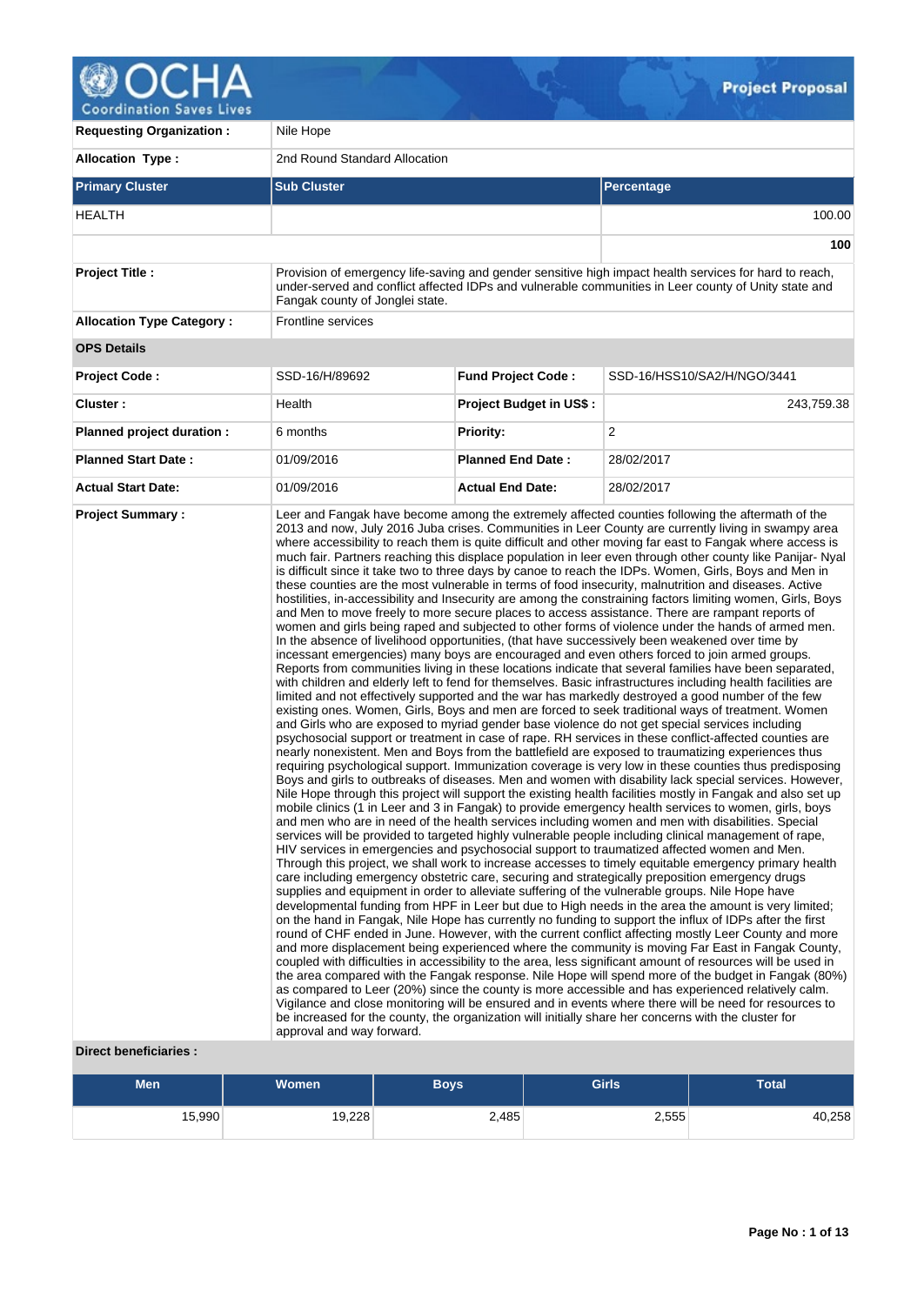### **Other Beneficiaries :**

| <b>Beneficiary name</b>        | <b>Men</b> | <b>Women</b> | <b>Boys</b> | <b>Girls</b> | <b>Total</b> |
|--------------------------------|------------|--------------|-------------|--------------|--------------|
| Internally Displaced People    | 9,594      | 1.014        | 1.491       | 1,533        | 13,632       |
| People in Host Communities     | 6,396      | 7.076        | 994         | 1.022        | 15,488       |
| Pregnant and Lactating Women   | 0          | 1,538        | 0           |              | 1,538        |
| <b>Indirect Beneficiaries:</b> |            |              |             |              |              |

### **Catchment Population:**

## **Link with allocation strategy :**

Nile Hope health project is meant to saving lives and alleviating suffering through provision of quality emergency and timely health services to the displace person in Leer and Fangak counties. This emergency health project is meant to reach the most vulnerable people including IDPs and other targeted highly vulnerable Girls, Boys, Women and Men in the community including HIV/AIDS people, people with mental problem and rape survivors. Since the conflict erupted in South Sudan and subsequent repeated eruption of conflict including July 2016 has been marked by brutal violence against civilian and deepening suffering across the country. Despite the recent attempt to established transition Government, the fighting continues unabated. The crisis has been characterized by widespread displacement caused by violence; high rates of deaths, disease and Injures; severe food insecurity and disrupted livelihoods, major Malnutrition and Severe inflation. In addition, health facilities in these mention counties were neither spared, some of the facilities in Leer recently were looted and other markedly destroyed. This has added community suffering since they do not get enough health services in an already poor health infrastructure even before conflict eruption. Through this project the affected community both IDPs and the vulnerable host communities will have access to emergency health services including emergency Obstetric health care. Nile Hope will make sure through the support of CHF, Emergency curative services, ANC, delivery services and health education is provided in the both static facilities and Temporary (Mobile clinic), in order to save the lives of people and reduce deaths. Nile Hope using it personnel will strengthen the existing system to prevent, detect and respond to disease outbreak; this will be through provision of immunization services to children of affected communities, surveillance of disease out breaks including investigation and respond to disease outbreak. Leer and Fangak is among the counties in south Sudan commonly prone with outbreak especially Measles and Kala-azar thus enhancing the staffs capacity on Emergency prepared & Respond will really increase the capacity of the organization to respond timely. With the recent recurrent conflict still continuing, they has been cases of gender base violence including rape in the affected communities thus increasing the need to provide equality services including clinical management of rape and psychosocial support. Nile Hope will strengthen health services delivery in these affected counties in order to provide even additional emergency services that were initially not provided in the health facilities. Mobile clinics services will be set up in island and other places with Higher IDPs both in Leer and Fangak counties, whereby this mobile clinic will move with community in case of another displacement. However, with the current conflict affecting mostly Leer County and more and more displacement being experiencing where the community is moving Far East in Fangak County couple with difficulties in accessibility to the area, Less significant amount of resources will be spent in Leer (20%) comparing with Fangak (80%). Effort will be put in place in Fangak to rapidly respond to the influx of IDPs from south Unity counties in order to reduce morbidity and mortality.

### **Sub-Grants to Implementing Partners :**

| <b>Partner Name</b>                                    |                             | <b>Partner Type</b>         | <b>Budget in US\$</b> |              |  |  |  |  |  |
|--------------------------------------------------------|-----------------------------|-----------------------------|-----------------------|--------------|--|--|--|--|--|
|                                                        |                             |                             |                       |              |  |  |  |  |  |
| Other funding secured for the same project (to date) : |                             |                             |                       |              |  |  |  |  |  |
|                                                        | <b>Other Funding Source</b> | <b>Other Funding Amount</b> |                       |              |  |  |  |  |  |
|                                                        |                             |                             |                       |              |  |  |  |  |  |
| Organization focal point:                              |                             |                             |                       |              |  |  |  |  |  |
| Name                                                   | <b>Title</b>                | <b>Email</b>                |                       | <b>Phone</b> |  |  |  |  |  |
| Getachew Gezaghen                                      | <b>Health Coordinator</b>   | getachew@nilehope.org       |                       | 0920010326   |  |  |  |  |  |
| Tolu Lemiso                                            | Ass Health Coordinator      | dtolu@nilehope.org          |                       | 0920010329   |  |  |  |  |  |
| <b>BACKGROUND</b>                                      |                             |                             |                       |              |  |  |  |  |  |
| 1. Humanitarian context analysis                       |                             |                             |                       |              |  |  |  |  |  |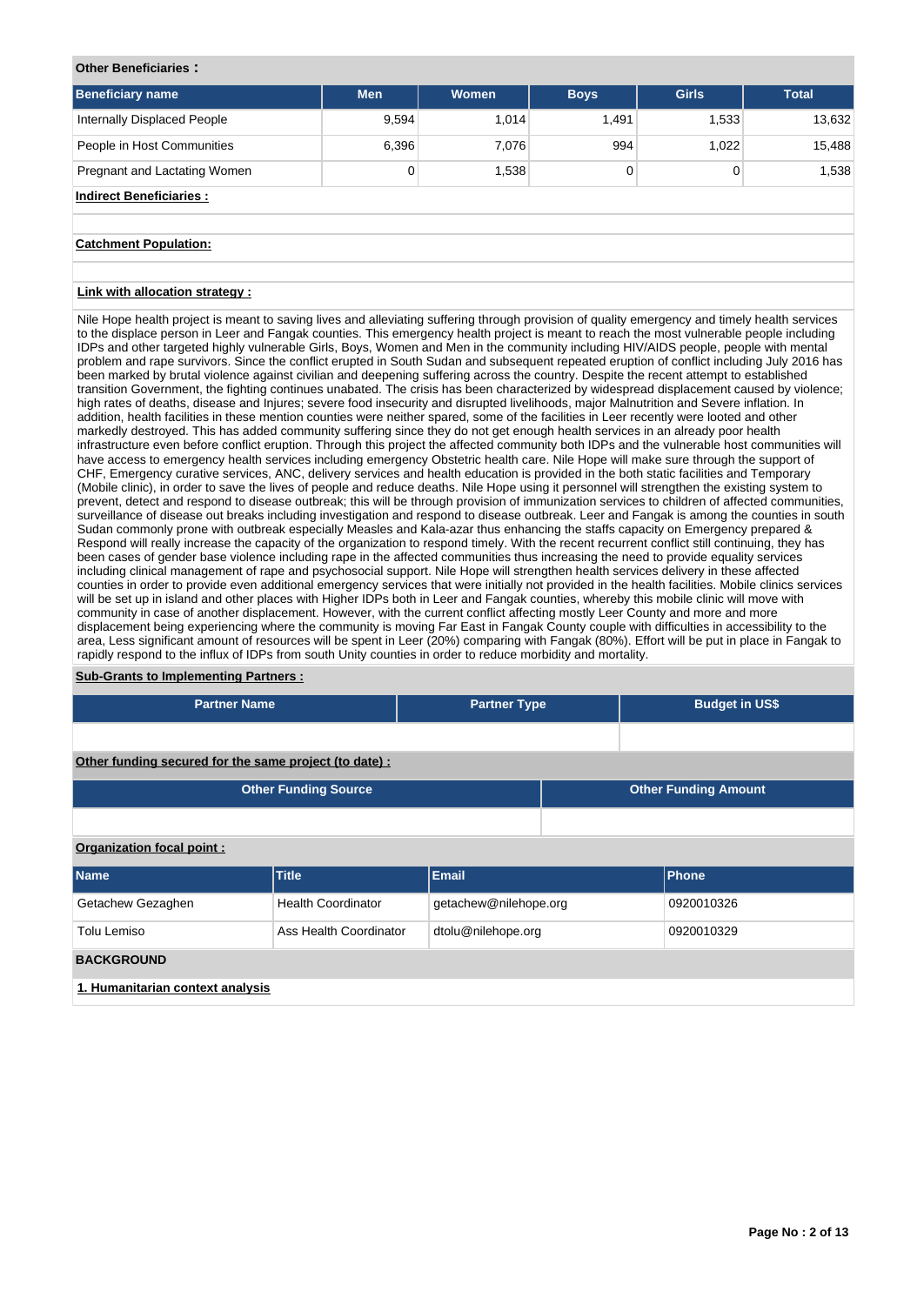The humanitarian situation in South Sudan is horrible and unpredictable. The recent conflict that started in July 2016 in Juba, involving SPLA and SPLA IO then eventually spread nearly in all the states including Unity state and Jonglei, have lead to Mass displacement of women, men, boys and Girls within the country and other fleeing to neighbouring countries. According to Aug 2016 OCHA bulletin report, it's estimated that More than 1.6 million people remain being displace internally and more than 900,000 million fleeing to neighbouring countries. Leer and Fangak are most underserved and affected counties in South Sudan. The current conflict in Leer have lead to nearly 30,000 women, Girls, Boys and men displaced to Swampy islands and nearly 19000 other fleeing to Fangak side according RRC. The conflict has cause difficulties in accessibility to leer county thus increasing the plight of the displace community. Since the violence erupted, already severely insufficient primary health care services have been extensively disrupted in these two counties. As of July 2016 according to health cluster report only 44% of the population had access to health facilities however, analysis of current field reports have shown that due to insecurity, prospective clients will not be able to physically access health services, and for the significant few that can access, the structures of the services delivery points have been severely weakened as the majority of health workers have relocated their duty posts until acceptable security levels are restored. This has severely hampers preventive health care –including vaccination campaign, malnutrition screening, and Antenatal care-and reduces healthcare ability to monitor outbreaks. For example, routine vaccinations have nearly ceased in these two counties since the eruption of conflict. Frequent rupture of drugs supplies and lack of qualified health workers (Women and Men) further aggravate the situation. Fangak is currently on alert of cholera cases and malaria has been of a burden in Fangak and Leer. Lack of access to adequate sanitation and over-crowding in displacement sites have made more women, Boys, Men and Girls exposed to communicable and water borne diseases. Women and girls in this remotely counties lack RH services thus posing a major health risks. Men and Boys in these conflict affected counties forcefully conscripted into armed groups, or killed in the fighting thus living their family with nobody to cater to their basic needs. Report shows that sexual and gender base violence and exploitation has increased since the start of crisis and subsequent conflict. The lack of appropriate health services for these survivors is a major gap, especially in these remotely counties. Psychosocial support programmes to reduce distress are inadequate and services for women and men with mental illness or physical disabilities remain virtually non-existent. Much of the care with people living with chronic condition such as HIV/AIDS has broken down. Recent OCHA bulletin report indicates that 4.8 million are suspected to be food insecure as of July 2016. The situation is expected to deteriorate further toward in the coming months. The health situation in these counties will continue to deteriorate more unless the security situation improve to allow health workers to resume works, which is not likely to happen soon like in Leer where nearly the whole community are in the swampy area where accessibility is more challenging due lack of means of reaching this community thus forcing partners to us canoes for two to three days to reach them.

## **2. Needs assessment**

South Sudan has the worst health indicator in the earth. Maternal mortality rate in South Sudan is at 2054 per 100,000 live births, the under 5-mortality rate at 105 per 100,000 live births according to South Sudan household survey. The on going conflict has led to much deterioration of health services that are very limited in the country. According to health reports only 56% of men, women, Girls and Boys had access to health care before the recent eruption of conflict in Juba that spread to other part showing that only a fraction of the population has access to health care. Report from Leer county- Thonyor, Pilieny and Adok suggest that approximately 30,000 people (Women, Girls, Boys and Men) are displaced to swampy island in the county after a series of counter attacked from the armed groups in the area.

Nile Hope field report suggested that generalize looting of essential medical and other supplies in Thonyor PHCC, Pilieny PHCU and Adok PHCU were experience during the recent fighting and currently the facilities are operating as mobile clinic with minimal support especially lack of drugs and other essential health items. High number of malaria cases is being experience in the swampy island where community runs to this area with no protective gear like mosquito nets. Lack of access to RH services; ANC/ante natal care, safe options for delivery and post natal care are primary health needs for women and Girls in this island.

Immunization services are Non-Existence since the Island lacks cold chain facilities and neither an organization offering these services. Reports from this swampy area suggest some of Women and girls were rape and other abused thus currently very traumatized. Men and Boys are forced to fight in the front line thus experiencing gunshots wound and other soft tissues injuries. Fangak on the other hand is relatively calm but experiencing influx of IDPs from South unity. RRA report the area is currently hosting nearly 19,000 Girls, Boys, Women and Men of IDPs with limited health services since nearly 95% of facilities are non-operation. The county was receiving funds from World Bank which currently for the last four-month have not provided any funding to runs this health services.

The common causes of morbidity, especially boys and girls under 5 years continue to be malaria, diarrheal and acute respiratory disease in Fangak. Since 2008 Nile Hope had been supporting those aforementioned areas to date and has a clear understanding of the IDP localities, movement and needs in these counties. Through the support from HPF Nile Hope had been supporting five facilities in Leer County, but following the conflict and recurrent attack the project is now focusing on provision of emergency services in selected localities, Which is too small to cover the community needs. Fangak on the other hand have on any source of funding, World Bank promised to resume offering primary health care on July after halting it operation on May but no funding have been set aside for this area.

Nile Hope in this project will be targeting area with high number IDPs in islands and hard to reach areas which are physically inaccessible Payams and villages of Leer and Fangak Counties with psychosocial, emergency medical and RH services to survivors and victims. The unpredictable and changing nature of health emergencies in South Sudan highlights the need for flexible and rapidly available humanitarian response. Hence the emergency funding will enable Nile Hope to respond to the emergency health needs of the community affected by the ongoing conflict in the areas, mostly putting more effort on were the IDPs are moving in the side of Fangak nearly 80% of funds. The county is relative calm thus depicting service will be provided in the area with less challenges comparing with Leer where there is active hostility.

## **3. Description Of Beneficiaries**

Nile Hope being a local organization working in Greater Upper Nile has built good relationship with the local communities in its counties of operations. Nile Hope being the lead urgency in health in Leer county in provision of primary health care to women, Men, Boys and Girls of Host communities and IDPs, and also frequent providing emergency health services in Fangak will continue to provide emergency health services to women, Men, boys and Girls who are affected by conflict. However, being the lead urgency of a county, it's an organization responsibility to make sure the entire population (Women, Men, Girls and Boys) is provided with essential services including people with disabilities and minorities. However, the emergency health services will mostly target people who are highly vulnerable and have been identified using the local mechanism; VHC, Community leader including women leader, and the local authorities in the counties. The targeted beneficiary is the collection of data's from our health facilities in addition with the current political trend and movement of communities. Experience has shown most women do not come to health facilities to seek reproductive health services due to Norms and sometime being overburden by home activities. Through this emergency health provision Nile Hope have planned to target higher number of women since they are most vulnerable through engaging them from the development of the project and use other community outreach health services to reach those who might not be able to come and seek services in the health facilities and Mobile Clinics. Boys and Girls < 5 years targeted in this project is a projection using the current data in the health facilities and suspected health trend in the year 2016. The minority and people with disabilities are also in cooperated in this project since are also very vulnerable in the community. Men on the other hand are subjected to injuries, trauma both physical and mental and diseases. The identified men through health facilities data and 2016 health needs will be also benefit with this emergency health services.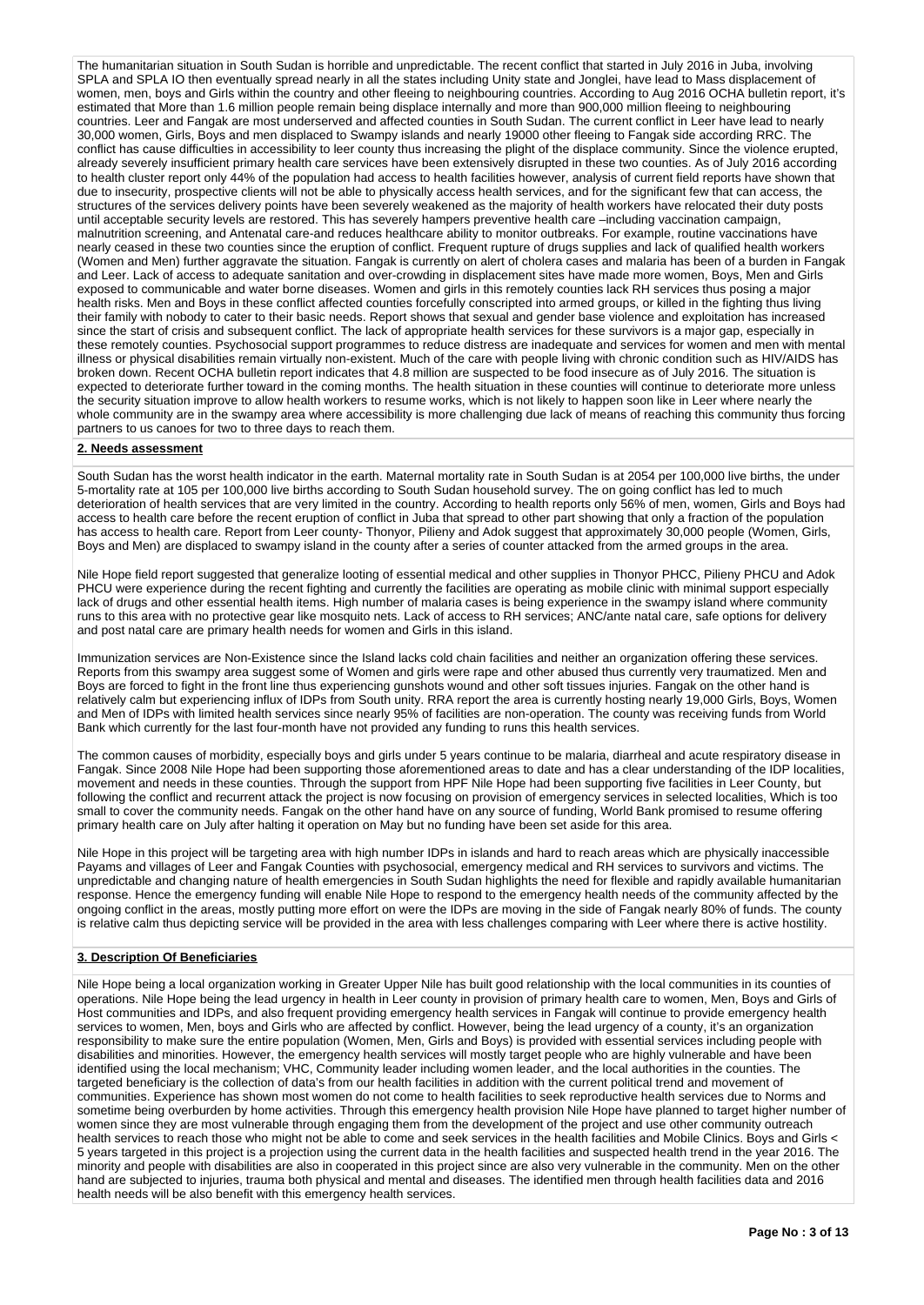## **4. Grant Request Justification**

South Sudan has one of the worst health indicators in the world, Maternal mortality rate in South Sudan is at 2054 per 100,000 live births, the under 5 mortality rate was 105 per 100,000 live births /SSHS 2010/. However, according to report from health partners, the situation have worsen more with aftermath 2013 conflict and the recent resumption of conflict in Juba on July 2016 between SPLA IG and SPLA IO that spread to other part of the country including Leer and Fangak. The July 2016 conflict exacerbated the already fragile health sector further causing a public health crisis, thus aggravating the underlying health vulnerabilities and weak infrastructure in Leer and Fangak counties. Reports from OCHA show 30,000 people displaced from Leer County to more in-accessible swampy islands within the county, namely Totrial, Kok and Wulu while others fled toward Fangak County. Nile Hope field reports indicated that there was generalized looting of essential medical and other supplies in Thonyor PHCC, Pilieny and Adok PHCU in Leer and currently the HFs are operating as mobile clinics in areas where community moved with minimal support thus leaving large population with no health services. Fangak on the other hand have been experiencing some influx of IDPs from south Unity state. The IDPs feel the area as much fairly better than their original homes in Leer and Koch. Generally, the fighting has hampered preventive health care including immunization services, ANC, and integrated disease surveillance and response. The routine vaccinations coverage to Boys and Girls of < 5yrs have nearly ceased in these two counties especially Leer where cold chain facilities were vandalized and stolen as arm faction were exchanging hand since the start of the conflict. Frequent rupture of drugs supplies and lack of qualified health workers (Women and Men) further aggravate the situation. The most common threats to women, Girls, boys and men of IDPs and the vulnerable host population health in the two counties include Malaria, Diarrheal and Acute respiratory diseases. Malaria according to Health cluster bulletin generally have been leading in the recent month accounting up to 89.7% of all the consultation depicting alarming cases comparing with the past years. Lack of access to adequate sanitation and over-crowding in displacement sites have made more women, Boys, Men and Girls to be exposed water borne diseases. However, since most of the communities especially in Leer are in swampy area where accessibility is more difficult, report show a rise in morbidity given that the living conditions are quite dire. Women of reproductive age in these displace areas lacks RH services thus increasing maternal morbidity and mortality rate. In addition, the essential drugs (CAIPA drugs) were looted in Leer leaving the communities who are in need of health services in a dire situation. Despites accesses difficulties, Nile Hope intends to rapidly scale up access to quality emergency health services in these selected underserved areas by focusing on enhancing the provision of emergency medical services through offering mobile services, outreach immunization of boys and girls in places with higher IDPs, providing women friendly RH services as well as improving access to emergency obstetric care for pregnant mothers. The project will also involve securing and prepositioning of emergency drugs and earlier detection and referral of common cases. Nile Hope has developmental funding in Leer from HPF but due to high need the funds are very limited. On the other hand Fangak project we currently have no funds for the location. With difficult in accessibility in Leer and continuous fighting, more of the project funding-80% will be channel to Fangak County where there is relatively peace and accessibility is much fair comparing with Leer County.

## **5. Complementarity**

Nile Hope emergency health project in Leer and Fangak counties is geared toward increasing availability of emergency health services which are currently limited since the counties get health support through developmental fund that are not for emergencies purposed. Nile Hope being the lead agency in Leer county in providing basic services of health care and prominently providing emergency health services in Fangak, will wish to strengthened and continue providing emergencies health services to the needy communities who are in dire need of this services. The health project is not designed differently from the previous emergency project, it meant to continue providing the same services but with increase of the target beneficiaries due to the on-going conflict that have increase the needs of the people in these two mention area due to the recent flare up of conflict.

#### **LOGICAL FRAMEWORK**

### **Overall project objective**

The overall objective of this project is to save the lives and prevent morbidity and mortality of targeted vulnerable Groups, reaching 19228 women, 2555 girls, 2485 boys and 15990 men including IDPs in Leer of Unity state and Fangak of Jonglei state through provision of quality emergency lifesaving Primary Health Services and strengthening preparedness to respond to health related emergencies by end of February 2017.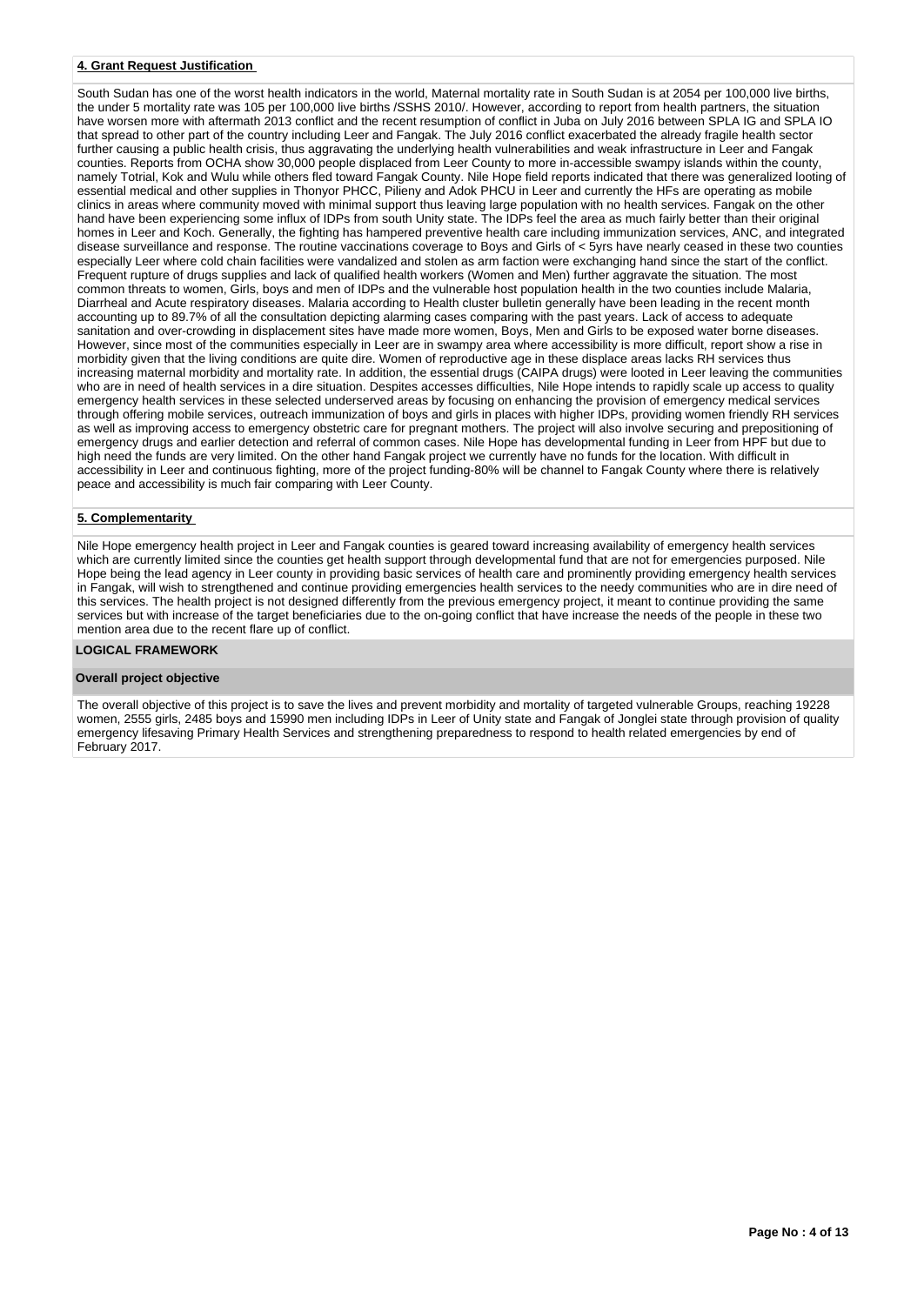| <b>HEALTH</b>                                                                                                                                                                                                                                                                                         |                                                                                                                   |                                 |
|-------------------------------------------------------------------------------------------------------------------------------------------------------------------------------------------------------------------------------------------------------------------------------------------------------|-------------------------------------------------------------------------------------------------------------------|---------------------------------|
| <b>Cluster objectives</b>                                                                                                                                                                                                                                                                             | <b>Strategic Response Plan (SRP) objectives</b>                                                                   | <b>Percentage of activities</b> |
| CO1: Improve access, and scale-up<br>responsiveness to, essential emergency<br>health care, including addressing the major<br>causes of mortality among U5C (malaria,<br>diarrhea and Pneumonia), emergency<br>obstetric care and neonate services in<br>conflict affected and vulnerable populations | HRP 2016 SO1: Save lives and alleviate<br>suffering through safe access to services and<br>resources with dignity | 70.                             |
| CO2: Prevent, detect and respond to<br>epidemic prone disease outbreaks in conflict<br>affected and vulnerable populations                                                                                                                                                                            | HRP 2016 SO1: Save lives and alleviate<br>suffering through safe access to services and<br>resources with dignity | 30                              |

**Contribution to Cluster/Sector Objectives :** Nile Hope health will directly support the support cluster objective of improving access to emergency health care services to IDPS and Vulnerable host communities, including emergency obstetric care services; Enhance existing systems to prevent, detect and respond to disease outbreaks and Improve availability, access and demand for services targeting highly vulnerable women, girls, Boys and Men in Leer and Fangak counties through implementation of several emergency health activities including providing essential emergency primary health care, Securing from core pipeline and prepositioning of emergency basic equipment; drugs and other medical supplies, strengthening reproductive health interventions, working closely with the health staffs on investigating and response to disease out breaks, communicable disease control through increasing surveillance and support emergency referral health system in health facilities. Other additional activities will include providing clinical management of rape, linking with organization providing Gender and protection services to provide psycho-social support, working closely with partners like MOH, WHO, MSF and ICRC in case of mass casualties that require surgical intervention, health cluster coordination activities and timely relaying information to cluster lead and MOH in case of any health emergencies in these areas. Minor repairs of the destroyed health facilities will also be part of this emergency health project. These activities will reduce morbidity and mortality rate of Women, boys, girls and men of IDPs and the vulnerable host community. We are going to create cross sector synergies for example linking up with Nile Hope protection psychosocial technical team in provision of counseling and psychosocial support services to affected vulnerable population.

### **Outcome 1**

Reduced Morbidity and Mortality rate by above 95% among Women, Girls, Boys and Men seeking health services in supported health facilities

# **Output 1.1**

### **Description**

A total of 6636 men, 7188 Women, 1693 boys and 1763 girl provided with Emergency curative health services in Leer and Fangak counties

# **Assumptions & Risks**

Security situation stable to provide health services, Emergency drugs available in the Clinic both mobile and static HFs, Availability of qualified Personal to be recruited in the field and community willing to bring the sick to the Mobile clinic and HFs

## **Activities**

### **Activity 1.1.1**

Provide emergency curative health services including management of minor surgical/trauma to 6636 men, 7188 women, boys 1693 and 1763 girls through Set Up Mobile clinic in area with Health emergencies and supporting the existing MoH/parter health facilities in Leer and Fangak counties

### **Activity 1.1.2**

Set Up 4 mobile clinic; 1 in Leer county and 3 in Fangak county and support 5 Health facilities in the mention counties to provide emergency health care services on a timely manner

## **Activity 1.1.3**

secure from Pipeline partners and strategically preposition lifesaving emergency drugs and emergency medical supplies in Leer and Fangak counties

# **Activity 1.1.4**

conducts minor repairs in health facilities that were damage during the conflict to able to provide quality services to the community affected **Indicators**

|                                                                                |                |                                                                                                |            | <b>End cycle beneficiaries</b> |                   |           | End<br>cycle  |  |  |  |  |
|--------------------------------------------------------------------------------|----------------|------------------------------------------------------------------------------------------------|------------|--------------------------------|-------------------|-----------|---------------|--|--|--|--|
| Code                                                                           | <b>Cluster</b> | <b>Indicator</b>                                                                               | <b>Men</b> | <b>Women</b>                   | <b>Boys Girls</b> |           | <b>Target</b> |  |  |  |  |
| Indicator 1.1.1                                                                | <b>HEALTH</b>  | (Frontline services): # of outpatient consultations<br>in conflict and other vulnerable states | 6,636      | 7,188                          | 1,69              | 1,76<br>3 | 17,280        |  |  |  |  |
|                                                                                |                | <b>Means of Verification:</b> Register books, Monthly HMIS reports, DHIS reports               |            |                                |                   |           |               |  |  |  |  |
| Indicator 1.1.2                                                                | HEALTH         | Number of < 5 years consultation conducted                                                     |            |                                |                   |           | 3.456         |  |  |  |  |
| <b>Means of Verification:</b> Register Books, HMIS report, DHIS Monthly report |                |                                                                                                |            |                                |                   |           |               |  |  |  |  |
| Output 1.2                                                                     |                |                                                                                                |            |                                |                   |           |               |  |  |  |  |

# **Description**

A total 1808 Mother reached with emergency reproductive health services including ANC, deliveries and treatment of STDs in Leer and Fangak counties

# **Assumptions & Risks**

Women willing to seek RH services, RH kits available and preposition in the field, security situation favourable for women to seek RH services

## **Activities**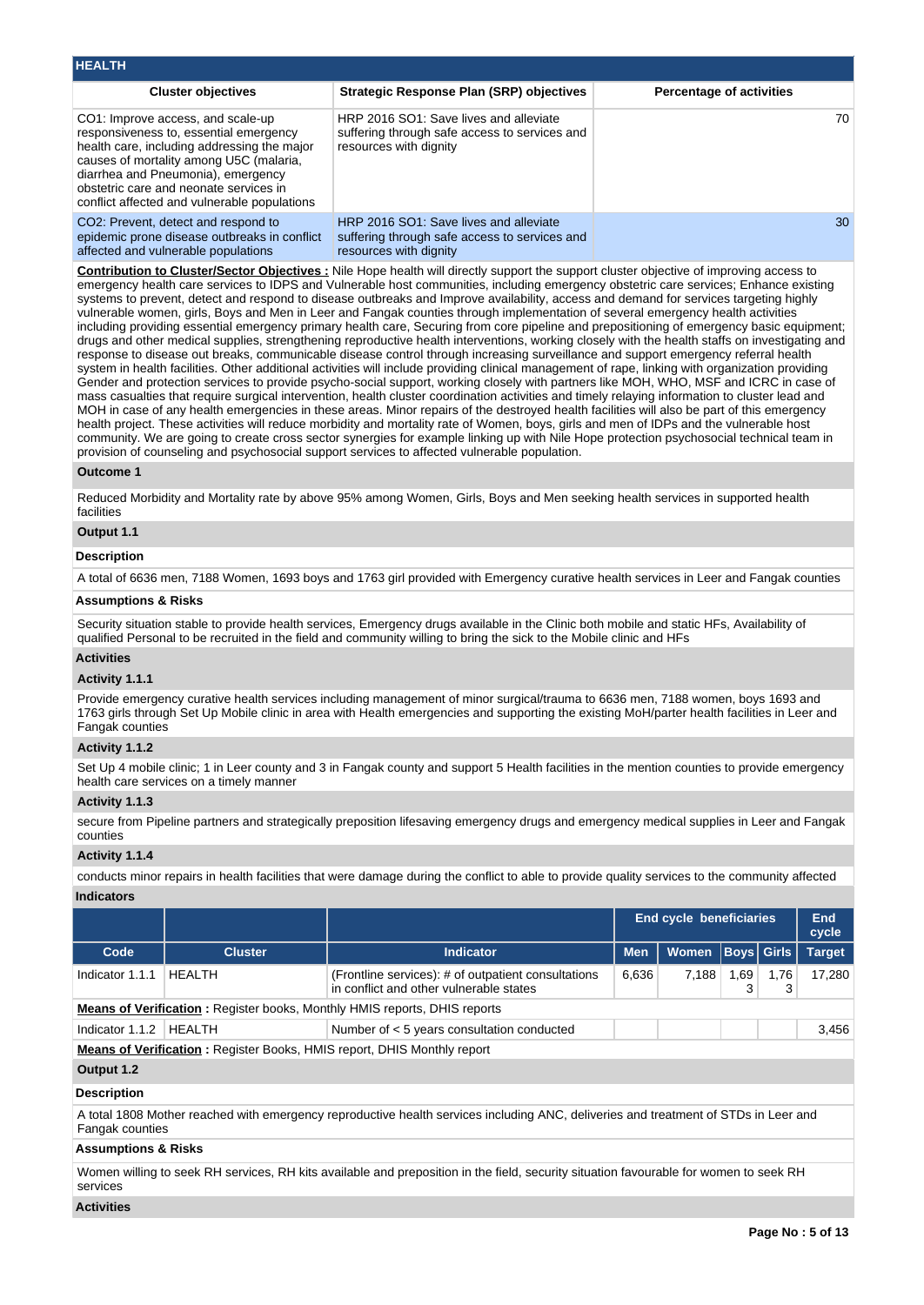# **Activity 1.2.1**

Provide emergency focus antenatal care services to 1620 pregnant mother in Fangak and Leer counties

## **Activity 1.2.2**

Facilitate safe delivery of 288 pregnant women by using skill birth attendant in the Mobile clinic HFs in Leer and Fangak counties

# **Activity 1.2.3**

secure and preposition clean delivery kits to the field site, to be provided to mother that are in their third trimester to deliver safely **Indicators**

|                  |                                                                       |                                                                                                                                      | <b>End cycle beneficiaries</b> |              |  |                   | End<br>cycle  |  |
|------------------|-----------------------------------------------------------------------|--------------------------------------------------------------------------------------------------------------------------------------|--------------------------------|--------------|--|-------------------|---------------|--|
| Code             | <b>Cluster</b>                                                        | <b>Indicator</b>                                                                                                                     | <b>Men</b>                     | <b>Women</b> |  | <b>Boys Girls</b> | <b>Target</b> |  |
| Indicator 1.2.1  | <b>HEALTH</b>                                                         | Frontline # of births attended by skilled birth<br>attendants in conflict-affected and other<br>vulnerable states                    |                                | 288          |  |                   | 288           |  |
|                  |                                                                       | <b>Means of Verification:</b> delivery register book, HMIS monthly report, DHIS monthly report                                       |                                |              |  |                   |               |  |
| Indicator 1.2.2  | HEALTH                                                                | Frontline # Number of facilities providing<br><b>BEmONC</b> services                                                                 |                                |              |  |                   | 5             |  |
|                  | <b>Means of Verification:</b> Monitoring reports, DHISMonthly reports |                                                                                                                                      |                                |              |  |                   |               |  |
| Indicator 1.2.3  | HEALTH                                                                | Number of ANC client seen in Mobile clinic and<br><b>HFs</b>                                                                         |                                |              |  |                   | 1,620         |  |
|                  | <b>Means of Verification:</b> ANC registers Book, DHIS monthly report |                                                                                                                                      |                                |              |  |                   |               |  |
| <b>Outcome 2</b> |                                                                       |                                                                                                                                      |                                |              |  |                   |               |  |
|                  |                                                                       | Improve prevention and response of preventable disease outbreaks by at least 90%, thus reducing continued outbreaks in the community |                                |              |  |                   |               |  |
| .                |                                                                       |                                                                                                                                      |                                |              |  |                   |               |  |

## **Output 2.1**

# **Description**

A total of 1584 children under five (792 girls and 792 boys) provided with vaccination antigen including measles vaccine in the Mobile clinic and health facilities in Leer and Fangak counties

# **Assumptions & Risks**

Vaccine and immunization accessory available, caretakers willing to bring their children for immunization

# **Activities**

## **Activity 2.1.1**

Provide immunization services to Boys and Girls under the age of five years reaching 1584( 792 girls and 792 boys) in order to boost their immunity against public health health preventable disease

# **Activity 2.1.2**

Preposition cold chain facilities in 2 HFs to provide emergency vaccination services

# **Indicators**

|                                                                                   |                                                                |                                                                                                                                 | <b>End cycle beneficiaries</b> |              | <b>End</b><br>cycle |     |               |  |  |  |
|-----------------------------------------------------------------------------------|----------------------------------------------------------------|---------------------------------------------------------------------------------------------------------------------------------|--------------------------------|--------------|---------------------|-----|---------------|--|--|--|
| Code                                                                              | <b>Cluster</b>                                                 | Indicator                                                                                                                       | <b>Men</b>                     | <b>Women</b> | <b>Boys</b> Girls   |     | <b>Target</b> |  |  |  |
| Indicator 2.1.1                                                                   | <b>HEALTH</b>                                                  | Frontline # of children with 3 doses of pentavalent<br>vaccine                                                                  |                                |              | 475                 | 475 | 950           |  |  |  |
| <b>Means of Verification:</b> EPI register, DHIS monthly report, quarterly report |                                                                |                                                                                                                                 |                                |              |                     |     |               |  |  |  |
| Indicator 2.1.2                                                                   | <b>HEALTH</b>                                                  | Frontline # of facilities with functioning Cold chain<br>in conflict states                                                     |                                |              |                     |     | 2             |  |  |  |
| <b>Means of Verification:</b> Monitoring report, Quarterly report                 |                                                                |                                                                                                                                 |                                |              |                     |     |               |  |  |  |
| Output 2.2                                                                        |                                                                |                                                                                                                                 |                                |              |                     |     |               |  |  |  |
| <b>Description</b>                                                                |                                                                |                                                                                                                                 |                                |              |                     |     |               |  |  |  |
|                                                                                   |                                                                | Emergency preparedness and response mechanisms established in Leer and Fangak counties, 1 in each county                        |                                |              |                     |     |               |  |  |  |
| <b>Assumptions &amp; Risks</b>                                                    |                                                                |                                                                                                                                 |                                |              |                     |     |               |  |  |  |
|                                                                                   | security safe in the field, Staffs willing to be train on EP&R |                                                                                                                                 |                                |              |                     |     |               |  |  |  |
| <b>Activities</b>                                                                 |                                                                |                                                                                                                                 |                                |              |                     |     |               |  |  |  |
| Activity 2.2.1                                                                    |                                                                |                                                                                                                                 |                                |              |                     |     |               |  |  |  |
|                                                                                   |                                                                | Conduct investigation and respond to disease outbreak using the staff previously trained on emergency preparedness and response |                                |              |                     |     |               |  |  |  |
| <b>Activity 2.2.2</b>                                                             |                                                                |                                                                                                                                 |                                |              |                     |     |               |  |  |  |
|                                                                                   |                                                                | Conduct targeted health education and promotion messages before and during the disease outbreaks                                |                                |              |                     |     |               |  |  |  |
| <b>Indicators</b>                                                                 |                                                                |                                                                                                                                 |                                |              |                     |     |               |  |  |  |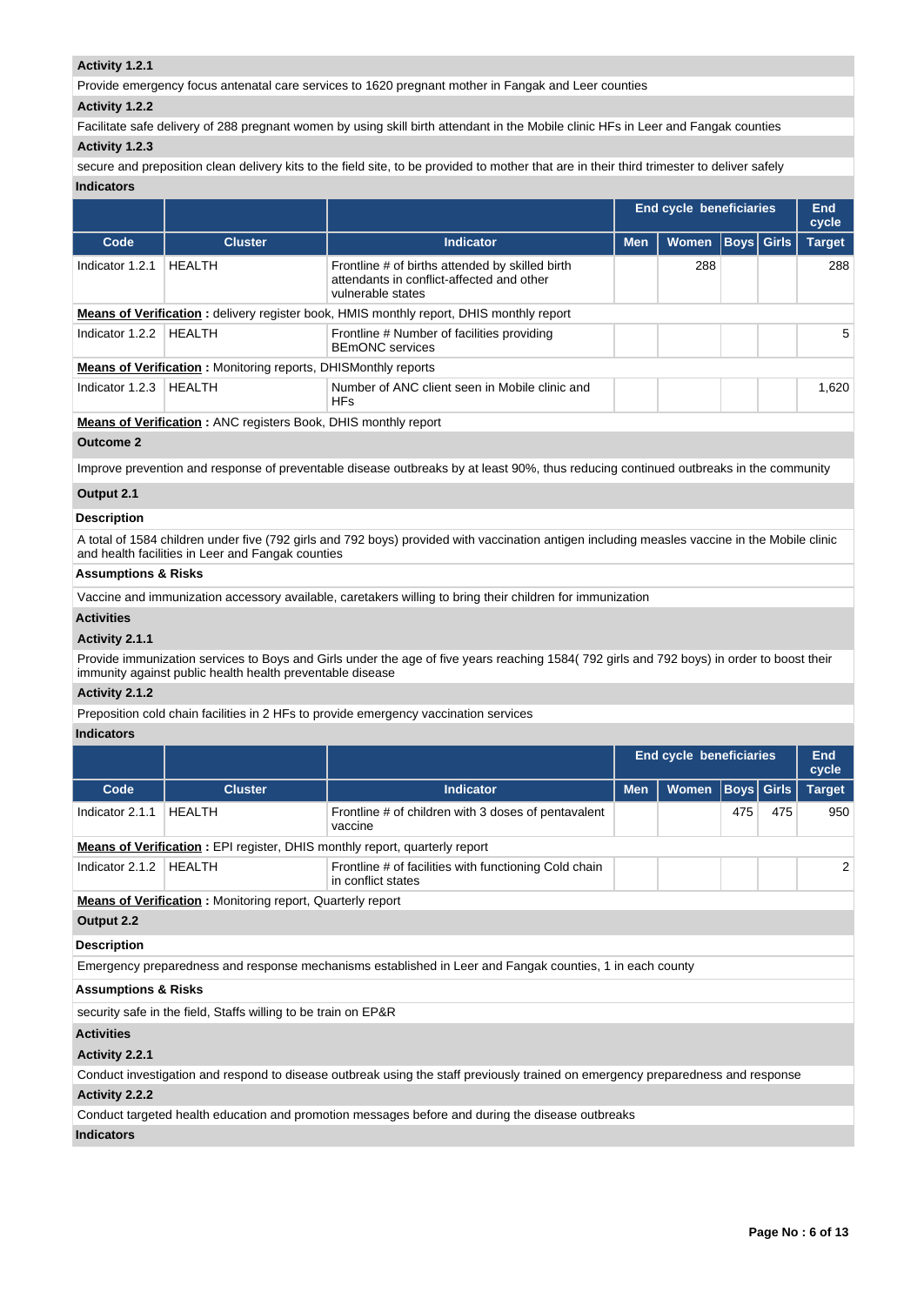|                                                                                                                                                                                                                                                                                      |                                                              |                                                                                                                                              | <b>End cycle beneficiaries</b> | End<br>cycle            |             |              |               |  |  |
|--------------------------------------------------------------------------------------------------------------------------------------------------------------------------------------------------------------------------------------------------------------------------------------|--------------------------------------------------------------|----------------------------------------------------------------------------------------------------------------------------------------------|--------------------------------|-------------------------|-------------|--------------|---------------|--|--|
| Code                                                                                                                                                                                                                                                                                 | <b>Cluster</b>                                               | <b>Indicator</b>                                                                                                                             | <b>Men</b>                     | Women                   | Boys        | <b>Girls</b> | <b>Target</b> |  |  |
| Indicator 2.2.1                                                                                                                                                                                                                                                                      | <b>HEALTH</b>                                                | (Frontline services): proportion of epidemic prone<br>disease alerts verified and responded to within 48<br>hours                            |                                |                         |             |              | 100           |  |  |
|                                                                                                                                                                                                                                                                                      | <b>Means of Verification:</b> surveillance reports           |                                                                                                                                              |                                |                         |             |              |               |  |  |
| Indicator 2.2.2                                                                                                                                                                                                                                                                      | <b>HEALTH</b>                                                | Frontline # of health education and promotion<br>sessions conducted before and during outbreaks                                              |                                |                         |             |              | 72            |  |  |
|                                                                                                                                                                                                                                                                                      |                                                              | <b>Means of Verification:</b> Monthly health education report, Quarterly Reports                                                             |                                |                         |             |              |               |  |  |
| Outcome 3                                                                                                                                                                                                                                                                            |                                                              |                                                                                                                                              |                                |                         |             |              |               |  |  |
| Leer and Fangak counties                                                                                                                                                                                                                                                             |                                                              | Improved availability, access and demand for services targeting highly vulnerable people in supported 9 facilities (Static and temporary) in |                                |                         |             |              |               |  |  |
| Output 3.1                                                                                                                                                                                                                                                                           |                                                              |                                                                                                                                              |                                |                         |             |              |               |  |  |
| <b>Description</b>                                                                                                                                                                                                                                                                   |                                                              |                                                                                                                                              |                                |                         |             |              |               |  |  |
| A total of 4 Mobile clinic established and 5 health facilities supported and equipped to provide GBV, HIV and community based mental<br>health and psycho social support to affected communities including women, Girls, Boys and men of IDPs and the vulnerable host<br>communities |                                                              |                                                                                                                                              |                                |                         |             |              |               |  |  |
| <b>Assumptions &amp; Risks</b>                                                                                                                                                                                                                                                       |                                                              |                                                                                                                                              |                                |                         |             |              |               |  |  |
|                                                                                                                                                                                                                                                                                      |                                                              | Affected persons willing to come and seek services, Supplies pre-position on time, community willing to share information of affected        |                                |                         |             |              |               |  |  |
| <b>Activities</b>                                                                                                                                                                                                                                                                    |                                                              |                                                                                                                                              |                                |                         |             |              |               |  |  |
| Activity 3.1.1                                                                                                                                                                                                                                                                       |                                                              |                                                                                                                                              |                                |                         |             |              |               |  |  |
|                                                                                                                                                                                                                                                                                      |                                                              | Provide support to 9 Mobile clinic and health facilities to provide clinical management of rape in Leer and Fangak counties                  |                                |                         |             |              |               |  |  |
| Activity 3.1.2                                                                                                                                                                                                                                                                       |                                                              |                                                                                                                                              |                                |                         |             |              |               |  |  |
|                                                                                                                                                                                                                                                                                      |                                                              | Provide community based mental health and psychosocial services in Leer and Fangak counties                                                  |                                |                         |             |              |               |  |  |
| Activity 3.1.3                                                                                                                                                                                                                                                                       |                                                              |                                                                                                                                              |                                |                         |             |              |               |  |  |
|                                                                                                                                                                                                                                                                                      |                                                              | Conduct Monitoring visits, Reporting and Evaluation of the project to confirm and measure progress and impact respectively                   |                                |                         |             |              |               |  |  |
| <b>Indicators</b>                                                                                                                                                                                                                                                                    |                                                              |                                                                                                                                              |                                |                         |             |              |               |  |  |
|                                                                                                                                                                                                                                                                                      |                                                              |                                                                                                                                              |                                | End cycle beneficiaries |             |              | End<br>cycle  |  |  |
| Code                                                                                                                                                                                                                                                                                 | <b>Cluster</b>                                               | <b>Indicator</b>                                                                                                                             | <b>Men</b>                     | Women                   | <b>Boys</b> | <b>Girls</b> | <b>Target</b> |  |  |
| Indicator 3.1.1                                                                                                                                                                                                                                                                      | <b>HEALTH</b>                                                | Frontline # of health facilities providing SGBV<br>services                                                                                  |                                |                         |             |              | 9             |  |  |
|                                                                                                                                                                                                                                                                                      |                                                              | <b>Means of Verification</b> : Mobile clinic set Up reports, Monthly HFs GBV report, Quarterly report                                        |                                |                         |             |              |               |  |  |
| Indicator 3.1.2   HEALTH                                                                                                                                                                                                                                                             |                                                              | # of facilities providing Mental health and<br>psychological services                                                                        |                                |                         |             |              |               |  |  |
|                                                                                                                                                                                                                                                                                      | <b>Means of Verification</b> : Monthly and quarterly reports |                                                                                                                                              |                                |                         |             |              |               |  |  |
| <b>Additional Targets:</b>                                                                                                                                                                                                                                                           |                                                              |                                                                                                                                              |                                |                         |             |              |               |  |  |
| <b>M &amp; R</b>                                                                                                                                                                                                                                                                     |                                                              |                                                                                                                                              |                                |                         |             |              |               |  |  |

## **Monitoring & Reporting plan**

Nile Hope, being the implementing agency of this emergency health program will work closely with the CHD/MOH, community and other cluster partners, to ensure the project is monitored well and reporting done timely. For the organization to run the project smoothly and efficiently, the project will be monitored to track how activities are being implemented in the field. The Project Log- frame and Work plan will be the main tools to measure the extent of how activities are achieved; where necessary to draft a way forward on how to fast track it, if it's not achieved as expected. In addition to the Log-frame, Nile Hope's Monitoring and Evaluation Team led by the M&E Officer and CHD will use other techniques like Focus Group Discussions and stakeholder workshops to evaluate the quality of services provided by the project. Analysis of the project achievements will be presented in form of Graph, table and charts to produce quality reports. Weekly IDSR, monthly HMIS report will be share to the Ministry of Health and the cluster to closely have informed information on what is happening in the field in term of emergency health project implementation. In addition, Nile Hope will continuously be updating cluster on Bi-weekly basis on the progress of implementation of the project so as to receive technical support and advise where possible to improve the quality of services delivery and also share challenges encountered. Mid Term report and the final report will be shared to CHF using the GMS reporting systems in order to monitor the progress of the project. The organization will use the CHF mid term and the final reporting format to send this report on timely basis. Ministry of Health State and cluster lead will visit the site at the mid of the project and at the end of the project, or as deemed appropriate to assess progress towards achievement of project targets as envisaged. In addition there will be common interdepartmental M&E activities to track cross cutting issues.

The Finance Department on the other hand will ensure continuous and robust budget tracking to ensure resources are spent and accounted within the defined ceilings. The Grants Manager will ensure adherence to, and interpretation of, the existing MoU.

### **Workplan**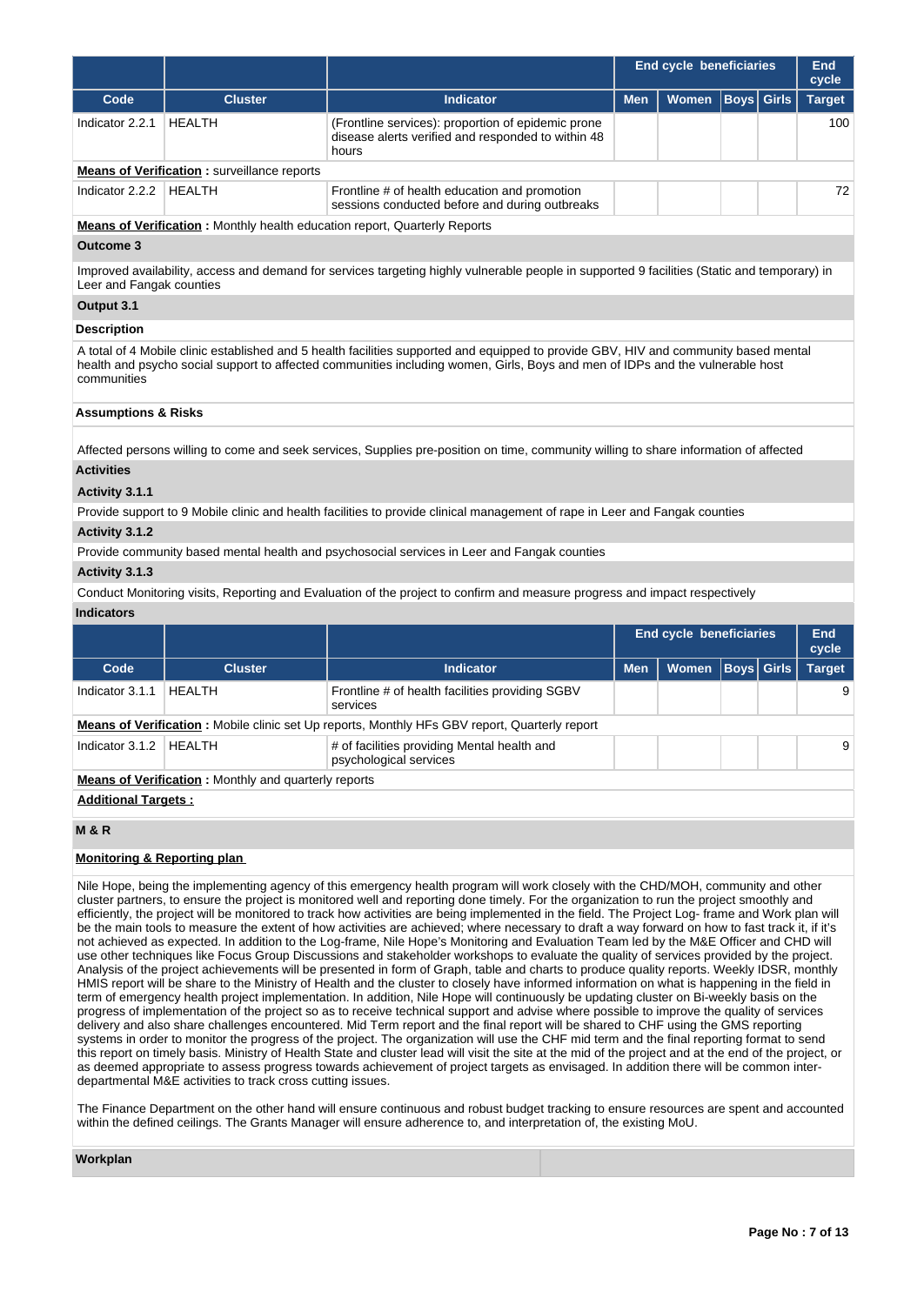| Activitydescription                                                                                                                                                    | Year         |                | $\mathbf{2}$ | 3 |  |  | 8 | 9  | 10           |                           | 12           |
|------------------------------------------------------------------------------------------------------------------------------------------------------------------------|--------------|----------------|--------------|---|--|--|---|----|--------------|---------------------------|--------------|
| Activity 1.1.1: Provide emergency curative health services including management<br>of minor surgical/trauma to 6636 men, 7188 women, boys 1693 and 1763 girls          |              |                |              |   |  |  |   | X. |              | $X$ $X$ $X$               |              |
| through Set Up Mobile clinic in area with Health emergencies and supporting the<br>existing MoH/parter health facilities in Leer and Fangak counties                   | 2017         | $X$ $X$        |              |   |  |  |   |    |              |                           |              |
| Activity 1.1.2: Set Up 4 mobile clinic; 1 in Leer county and 3 in Fangak county and<br>support 5 Health facilities in the mention counties to provide emergency health | 2016         |                |              |   |  |  |   | X  |              |                           |              |
| care services on a timely manner                                                                                                                                       | 2017         |                |              |   |  |  |   |    |              |                           |              |
| Activity 1.1.3: secure from Pipeline partners and strategically preposition lifesaving<br>emergency drugs and emergency medical supplies in Leer and Fangak counties   | 2016         |                |              |   |  |  |   | X  | $\times$     |                           |              |
|                                                                                                                                                                        | 2017         |                |              |   |  |  |   |    |              |                           |              |
| Activity 1.1.4: conducts minor repairs in health facilities that were damage during<br>the conflict to able to provide quality services to the community affected      |              |                |              |   |  |  |   |    | X.           | $\mathsf{X}$              |              |
|                                                                                                                                                                        | 2017         |                |              |   |  |  |   |    |              |                           |              |
| Activity 1.2.1: Provide emergency focus antenatal care services to 1620 pregnant<br>mother in Fangak and Leer counties                                                 | 2016         |                |              |   |  |  |   | X. |              | $X \times X$              |              |
|                                                                                                                                                                        | 2017         | $X$ $X$        |              |   |  |  |   |    |              |                           |              |
| Activity 1.2.2: Facilitate safe delivery of 288 pregnant women by using skill birth<br>attendant in the Mobile clinic HFs in Leer and Fangak counties                  | 2016         |                |              |   |  |  |   | X  |              | $X \times X$              |              |
|                                                                                                                                                                        | 2017         | $X$ $X$        |              |   |  |  |   |    |              |                           |              |
| Activity 1.2.3: secure and preposition clean delivery kits to the field site, to be<br>provided to mother that are in their third trimester to deliver safely          | 2016         |                |              |   |  |  |   | X  | X            | $\mathsf{I}\mathsf{X}$    |              |
|                                                                                                                                                                        | 2017         |                |              |   |  |  |   |    |              |                           |              |
| Activity 2.1.1: Provide immunization services to Boys and Girls under the age of<br>five years reaching 1584(792 girls and 792 boys) in order to boost their immunity  | 2016         |                |              |   |  |  |   |    | X            | X.                        | $\mathsf{X}$ |
| against public health health preventable disease                                                                                                                       | 2017         | X.             | $\mathsf{X}$ |   |  |  |   |    |              |                           |              |
| Activity 2.1.2: Preposition cold chain facilities in 2 HFs to provide emergency<br>vaccination services                                                                | 2016         |                |              |   |  |  |   |    |              | X                         | $\mathsf{X}$ |
|                                                                                                                                                                        | 2017         |                |              |   |  |  |   |    |              |                           |              |
| Activity 2.2.1: Conduct investigation and respond to disease outbreak using the<br>staff previously trained on emergency preparedness and response                     | 2016         |                |              |   |  |  |   | X  | $\mathsf{X}$ | $\mathsf{X}$ $\mathsf{X}$ |              |
|                                                                                                                                                                        | 2017<br>2016 | X              | $\mathsf{X}$ |   |  |  |   |    |              |                           |              |
| Activity 2.2.2: Conduct targeted health education and promotion messages before<br>and during the disease outbreaks                                                    |              |                |              |   |  |  |   | X  | X            | ΙX.                       | $\mathsf{X}$ |
|                                                                                                                                                                        | 2017         | X.             | $\mathsf{X}$ |   |  |  |   |    |              |                           |              |
| Activity 3.1.1: Provide support to 9 Mobile clinic and health facilities to provide<br>clinical management of rape in Leer and Fangak counties                         | 2016         |                |              |   |  |  |   |    | X            | $\mathsf{X}$              | $\mathsf{X}$ |
|                                                                                                                                                                        | 2017         | $\mathsf{X}^-$ | $\mathsf{X}$ |   |  |  |   |    |              |                           |              |
| Activity 3.1.2: Provide community based mental health and psychosocial services<br>in Leer and Fangak counties                                                         | 2016         |                |              |   |  |  |   |    |              | $X \mid X \mid X \mid X$  |              |
|                                                                                                                                                                        | 2017         |                | $X \mid X$   |   |  |  |   |    |              |                           |              |
| Activity 3.1.3: Conduct Monitoring visits, Reporting and Evaluation of the project to                                                                                  | 2016         |                |              |   |  |  |   | X  | $x \mid x$   |                           | $\mathsf{X}$ |
| confirm and measure progress and impact respectively                                                                                                                   |              | X              | X            |   |  |  |   |    |              |                           |              |

# **OTHER INFO**

## **Accountability to Affected Populations**

Nile Hope throughout its lifespan has been implementing project with close collaboration with the community. The organization have developed a culture of engaging the community as from the initiation of the project in order for the community feel the sense of ownership. However, during the initiation of this emergency project, a stakeholder workshop will be organize in the two counties where the community will be provided with information regarding the whole entire project implementation in order to participate fully and be accountable in the project implementation. Nile Hope will work closely with the existing health system structure including, CHD, VHC, TBA and the House Hold Promoters to enhance information sharing and also through them, feedback from the beneficiaries will be heard. Community will be very free to use the local system/structure to express their concerns; Views and also provide any feedback rather than talking directly to the implementing organization. The community views and feedbacks will be used to make concrete decision and developed the way forward on improvement of the project. The project is design as conflict – sensitive since the needs of the communities that we are providing services is taken to, into account as from project development. The beneficiaries will be involved fully as from start of the implementation, Monitoring, Evaluation and reporting time. Women, girls, boys and men of the vulnerable and minority groups will be given high priority during the implementation period in order to make them feel secured and less vulnerable. To make the project more quality, all the groups in the community will be involved equally to reduce one group feeling neglected.

**Implementation Plan**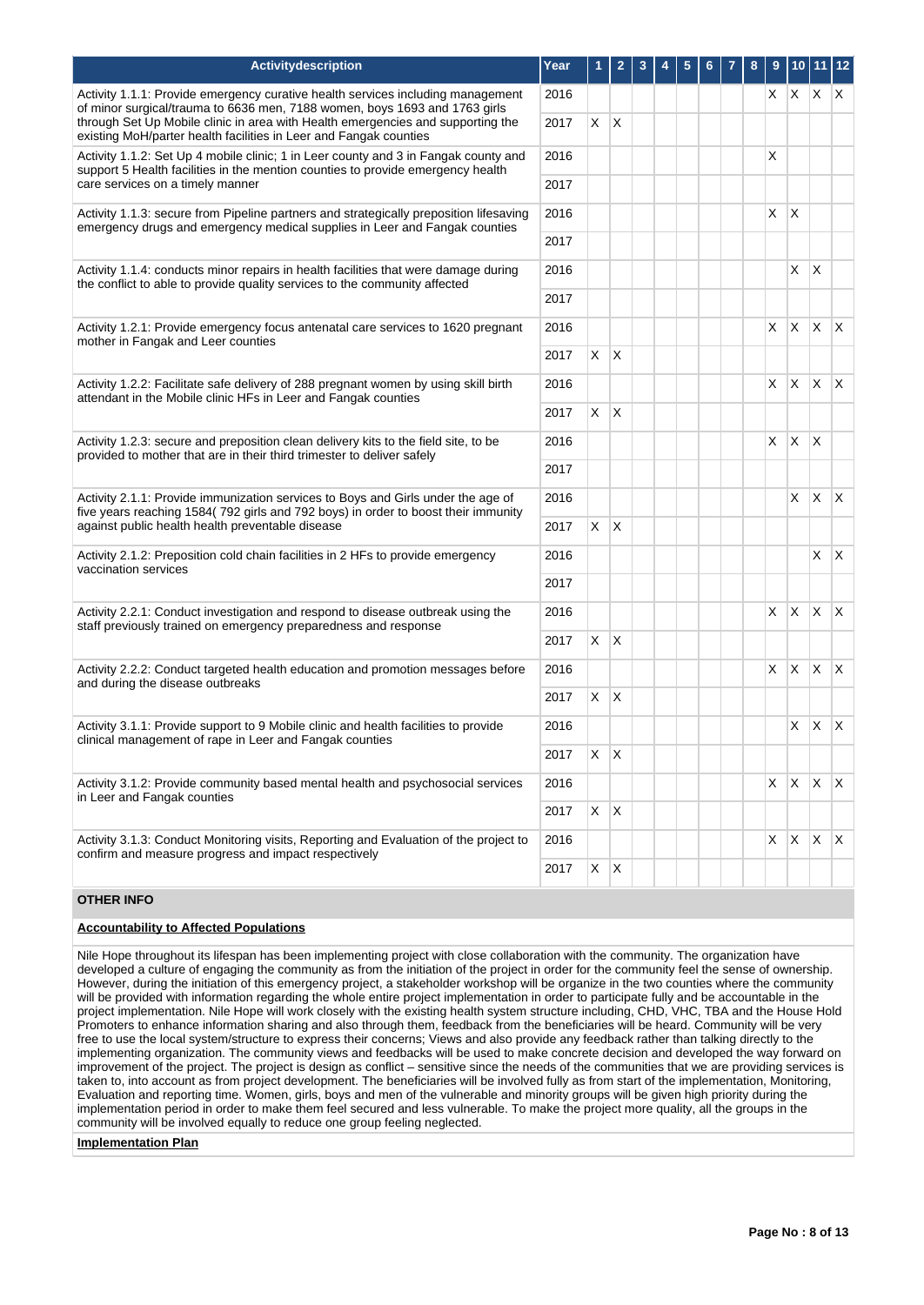Nile Hope, being the partner providing emergency health services and the leading NGO in Leer county in providing health care service while providing emergency health services in Fangak will work closely with the CHD/MOH, community and other cluster partners in our area of implementation to prevent duplication and provide quality emergency services, as from inception of the project to the end to ensure a sense of ownership which will lead to sustainability of the project in the field. The health staff in the field will be capacitated on different health topics including health emergencies along with CHD and follow up on-the-Job training will be continuously put in place to improve the skills of staffs in the field in provision of emergency services. Drugs supplies will be monitored closely to prevent rapture/stock out using ministry of health tools (Drugs consumption form). Health facilities including mobile clinic will be supervised on monthly basis together with the CHD to correct any mistake seen on spot and be able to improve the quality of health services. Weekly surveillance of disease in the field will be strengthened in order to detect any outbreaks in the field this will be done together with CHD and state ministry through weekly EWARN/IDSR reporting. The weekly surveillance report will be sent to the state and central Ministry of Health. The organization will also participate in attending Health Cluster Coordination meetings to secure and share latest information and the progress of the implementation process. Nile Hope finance department will promptly resource activities from disbursement, manage the grant, to ensure accountability and reporting.

### **Coordination with other Organizations in project area**

**Name of the organization Areas/activities of collaboration and rationale** 

#### **Environment Marker Of The Project**

### **Gender Marker Of The Project**

2b-The principal purpose of the project is to advance gender equality

## **Justify Chosen Gender Marker Code**

The organization has ranked its health project with gender maker of 2b since throughout the project from the summary; Justification; outcomes and activities; women, men, girls and boys needs are articulated well. In the Humanitarian context analysis women and Girls are prone to gender base including rape and psychological trauma. This need in responded well in the outcome and activities through provision of special services including treatment of rape and psychosocial support. Reproductive health services to women of reproductive age are limited since the conflict started and it suspected to be worse in the coming of 2016 due to continued hostilities and lack of services. RH services will be provided to women through several activities and output shown in the logo frame part. Men on the other hand are exposed to traumatizing event during the conflict leading them to be psychologically affected. The respond mechanism to men needs is reflected in the outcome and activity part. Boys on other hand are forced to join armed groups and others are encouraged to join the groups due to lack of livelihood activities that can keep them busy. Girls and Boys are prone to diseases that are preventable though immunization services that are currently non-existence in this counties, which is well shown in the project justification analysis. Women and men with HIV and Disable needs are also shown and responded appropriately. The entirety of the proposal show that needs of men, women, boys and Girls are clearly shown and responded to during the implantation of this project.

### **Protection Mainstreaming**

Persons with specific needs like the un-accompanied boys and girls; older people (Men and women) and disable women and men in our project implementation area will be given first priority in emergency health services. In addition Nile Hope case manager will be providing protection education session during the daily provision of health services in both static and temporary services like mobile clinic. Psycho social support will be provided during health services provision to the community in a private and conducive environment in aforementioned areas by either the case manager where this cadre are available or through health staff who will be capacitate during inception of the project. During the services provision confidentiality will be given high priority in order to safe guide information of t women, girls, Boys and Men who seek emergencies services from the Health facilities. In addition to protection, Gender parity has been one of the key factors that have been considered in all of Nile Hope projects. The project is designed that, during emergency implementation of this project, special needs of women, men, boys and girls will be considered and during the initiation of the project both male and female will be involved in decision making. The gender parity in this project will be reflected in staffing and during treatment of patient in the health facilities. During the health service activities equal participation and access to services of the community members will be enhanced. Nile Hope will endeavor to conduct robust awareness and sensitization campaigns in the respective communities to ensure communities become aware about their protection concerns and human rights. At the same time, we shall make use of community-based local protection mechanisms such as Community Complaints and Management Structures.

## **Country Specific Information**

## **Safety and Security**

Fangak County where Nile Hope will be implementing this emergency project are fairly calm thus providing a safe place for the local staffs and other staff from other region in south Sudan to work with minimal difficulties. Leer County on the other hand is slight tense with sporadic fighting mostly in the last one month were most of the communities moved to swampy islands. Nile Hope being a local organization on the ground have been recruiting the local staff who do not require frequent evacuation from the field but can walk with the displace population to safe place and continue providing basic services. This project is design that still Nile Hope will use it local staff and continue empowering them in order to provide the needed services to the community that is being served. However, in case of the staffs that are not from the area/ Locality and it happen the insecurity is tense, Nile Hope as usually has been working closely with other partner including OCHA, WFP and UNDSS for evacuation. If the location doesn't permit any evacuation, the local staffs that are more experience to their locality will move with the Non-local to safe places in the county. The security of our staff is very paramount and Nile Hope will do all its best to make sure that her staffs security is preserved.

#### **Access**

Nile Hope in these two counties has been there quite long and has a verse knowledge of the area including how to access the beneficiaries. Good relation with the community and use of local staff help us to use them to provide the needed services to the community despite accessibility issues. With good relation with the community, Nile hope has been using human transport, to transport essential drugs to where the communities are in large number. Through this project, Nile Hope will continue using human as mean of transport to where, Boat, vehicle and plane can't reach in order reach those community that leaving in the swampy area and remotely located, with services at their disposal. Places where Nile Hope have mean of transport and the area is safe, will use the mean to reach the community i.e use of boat in Fangak county. In case of transport of drugs and other supplies, Nile Hope will use log cluster or UNHAS to pre-position the drugs to the nearest airstrip in the county then thereafter the organization will use it local available mean to transport supplies to reach the community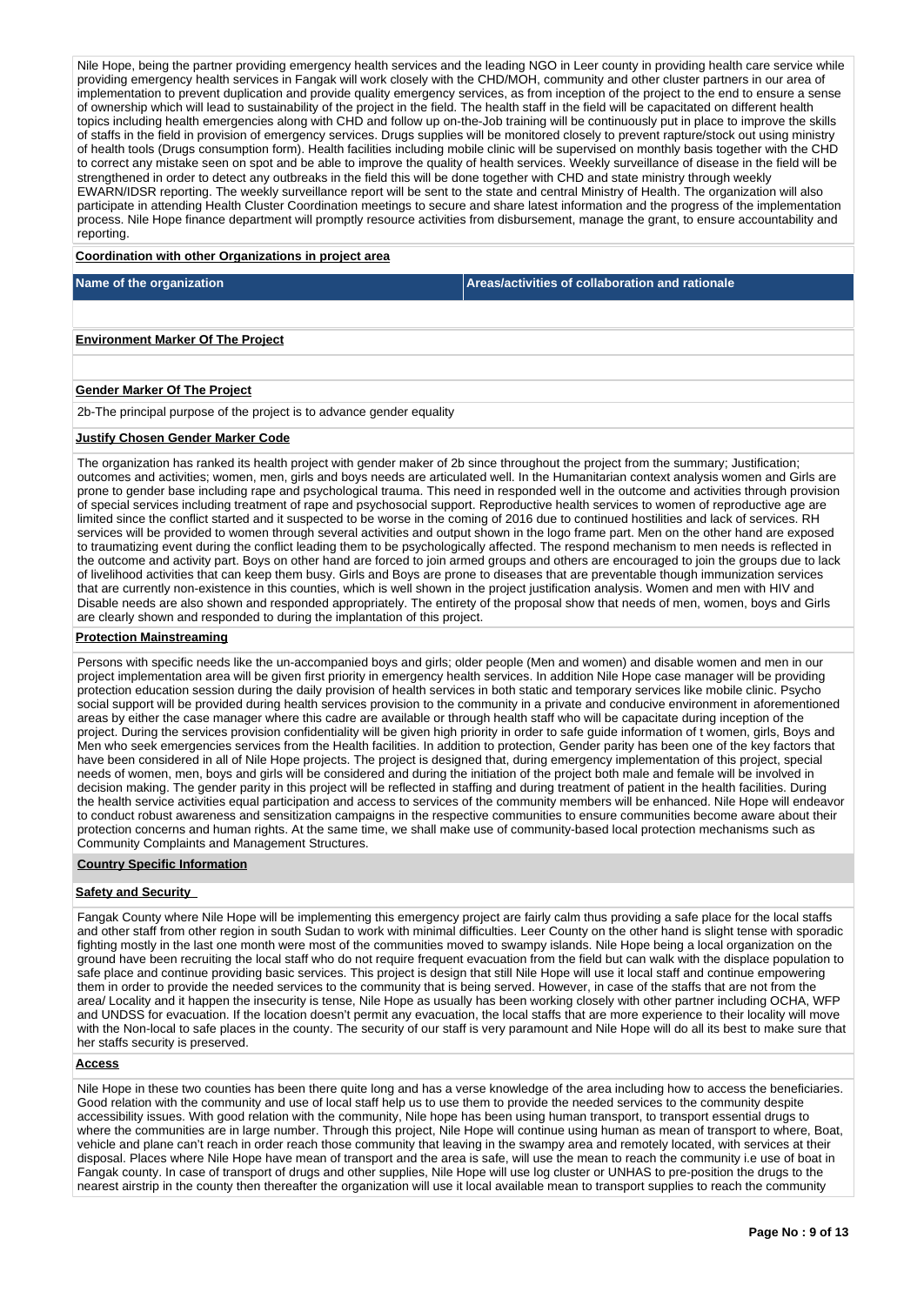# **BUDGET**

| Code | <b>Budget Line Description</b>                                                                                                                                                                                                                                                                                                                                                                                                                    |   | D / S Quantity Unit | cost                        | <b>Duration</b><br><b>Recurran</b><br>ce | $\%$<br>charged<br>to CHF | <b>Total Cost</b> |  |  |  |  |
|------|---------------------------------------------------------------------------------------------------------------------------------------------------------------------------------------------------------------------------------------------------------------------------------------------------------------------------------------------------------------------------------------------------------------------------------------------------|---|---------------------|-----------------------------|------------------------------------------|---------------------------|-------------------|--|--|--|--|
|      | <b>Staff and Other Personnel Costs</b>                                                                                                                                                                                                                                                                                                                                                                                                            |   |                     |                             |                                          |                           |                   |  |  |  |  |
| 1.1  | <b>Clinical Officer</b>                                                                                                                                                                                                                                                                                                                                                                                                                           | D |                     | 4   900.0<br>0              | 6                                        | 80.00                     | 17,280.00         |  |  |  |  |
|      | 4 Clinical Officers at \$800 per month for period of 6 months charging 100% to CHF The staff will be in-charge of managing<br>mobile clinics and handling referral cases and will be providing consultation services to all the patients including client seeking<br><b>RH</b> services                                                                                                                                                           |   |                     |                             |                                          |                           |                   |  |  |  |  |
| 1.2  | Nurse/mid wife                                                                                                                                                                                                                                                                                                                                                                                                                                    | D |                     | 4 750.0<br>0                | 6                                        | 80.00                     | 14,400.00         |  |  |  |  |
|      | 4 Nurses to be stationed at the mobile clinics afforded at \$700 according MoH Salary Scales, will be expected to provide nursing<br>care to all outpatients according to NH protocols. Apply medical knowledge and skills to diagnosis and prevention (helped by<br>clinical examination, laboratory results and exams available). To be based in 4 mobile clinics in Leer and Fangak.                                                           |   |                     |                             |                                          |                           |                   |  |  |  |  |
| 1.3  | <b>County Health Coordinators</b>                                                                                                                                                                                                                                                                                                                                                                                                                 | D |                     | $2 \mid 2,500$<br>.00       | 6                                        | 50.00                     | 15,000.00         |  |  |  |  |
|      | The county coordinator will be responsible for the day to day supervision of the health activities in the counties. He/she will build<br>the capacity of health teams in the counties                                                                                                                                                                                                                                                             |   |                     |                             |                                          |                           |                   |  |  |  |  |
| 1.4  | <b>Health Coordinator</b>                                                                                                                                                                                                                                                                                                                                                                                                                         | D |                     | $1 \, 6,200$<br>.00         | 6                                        | 50.00                     | 18,600.00         |  |  |  |  |
|      | Health Coordinator at \$6200 per month for period of 6 months charging 50% to CHF, He will be responsible in coordination of all<br>activities being implemented in this project, Monitoring the project using log frame and Reporting all activities to the donor and<br>MoH to be based in Juba.                                                                                                                                                |   |                     |                             |                                          |                           |                   |  |  |  |  |
| 1.5  | <b>Assistant Health</b>                                                                                                                                                                                                                                                                                                                                                                                                                           | D |                     | 1 6,000<br>.00              | 6                                        | 50.00                     | 18,000.00         |  |  |  |  |
|      | Assistant Health Coordinator at \$6000 per month for period of 6 months charging 50% to CHF, He/ She will plan organize and<br>implement project in intervention site, ensure that all projects activities are implemented on the site within the budget period. To<br>be based in both field location and frequent visit Juba for Reporting.                                                                                                     |   |                     |                             |                                          |                           |                   |  |  |  |  |
| 1.6  | <b>MCHW</b>                                                                                                                                                                                                                                                                                                                                                                                                                                       | D |                     | 4   400.0<br>0              | 6                                        | 80.00                     | 7,680.00          |  |  |  |  |
|      | 4 Midwifes to be stationed at the mobile clinics afforded \$700 according to MoH Salary Scales, will be expected to provide safe<br>motherhood services to all client according to NH protocols. Apply medical knowledge and skills to diagnosis and prevention<br>(helped by clinical examination, laboratory results and exams available). To be based in 4 mobile clinics in Leer and Fangak                                                   |   |                     |                             |                                          |                           |                   |  |  |  |  |
| 1.7  | <b>CHW</b>                                                                                                                                                                                                                                                                                                                                                                                                                                        | D |                     | 4 400.0<br>0                | 6                                        | 80.00                     | 7,680.00          |  |  |  |  |
|      | 4 CHW at \$300 per month for a period of 6 months charging 100% to CHF, to assist Nurse in running the mobile clinics in Leer<br>and Fangak.                                                                                                                                                                                                                                                                                                      |   |                     |                             |                                          |                           |                   |  |  |  |  |
| 1.8  | Vaccinators                                                                                                                                                                                                                                                                                                                                                                                                                                       | D |                     | $4 \mid 350.0$<br>0         | 6                                        | 80.00                     | 6,720.00          |  |  |  |  |
|      | 4 Vaccinators to be located in 4 Mobile Clinics @ Leer and Fangak with responsibility of administering immunization and<br>innoculations to patients and children                                                                                                                                                                                                                                                                                 |   |                     |                             |                                          |                           |                   |  |  |  |  |
| 1.9  | <b>Executive Director</b>                                                                                                                                                                                                                                                                                                                                                                                                                         | S |                     | $1 \overline{7,000}$<br>.00 | 6                                        | 16.00                     | 6,720.00          |  |  |  |  |
|      | 1 Executive Director @\$7000 per months for 6 months , 15% charged to CHF activities, Locations: Juba. He oversee the<br>organization policies , top management, administrative and partners and donors coordination and meetings. He travels to the field<br>frequently for program monitoring and encourage the team                                                                                                                            |   |                     |                             |                                          |                           |                   |  |  |  |  |
| 1.10 | Finance Manager                                                                                                                                                                                                                                                                                                                                                                                                                                   | S |                     | $1 \ 6,500$<br>.00          | 6                                        | 16.00                     | 6,240.00          |  |  |  |  |
|      | 1 Finance Manager @\$6500 per month for 6 months, 15% charged to CHF Locations: Juba. Evaluate the financial reporting<br>systems, provide financial reports on a timely basis. Performs financial analysis, reporting and management activities. Develop<br>the financial strategy for the organization and participate in the evaluation of finance staff. The Finance Manager has over 15<br>years experience and he is a qualified accountant |   |                     |                             |                                          |                           |                   |  |  |  |  |
| 1.11 | Programme Coordinator                                                                                                                                                                                                                                                                                                                                                                                                                             | S |                     | $1 \ 6,500$<br>.00          | 6                                        | 16.00                     | 6,240.00          |  |  |  |  |
|      | 1 Programme Coordinator @ \$6500 per month for 6 months, 15% charged to CHF activities Location: Juba. He is incharge of all<br>programs and he has responsibilities of ensuring that the projects are implemented in accordance with the donors mandate, he<br>will support the health team in monitoring and evaluation                                                                                                                         |   |                     |                             |                                          |                           |                   |  |  |  |  |
| 1.12 | <b>MEAL Officer</b>                                                                                                                                                                                                                                                                                                                                                                                                                               | S |                     | $1 \, 5,000$<br>.00         | 6                                        | 16.00                     | 4,800.00          |  |  |  |  |
|      | 1 Meal Officer afforded @ \$5000 per month for 6 months, 15% charged to CHF, he has the responsibility of ensuring that the<br>project are implemented as intended. He organises joint monitoring with the donors and he shares the independent reports to the<br>Donors                                                                                                                                                                          |   |                     |                             |                                          |                           |                   |  |  |  |  |
| 1.13 | Liaison Officer                                                                                                                                                                                                                                                                                                                                                                                                                                   | S |                     | 1 4,500<br>.00              | 6                                        | 15.00                     | 4,050.00          |  |  |  |  |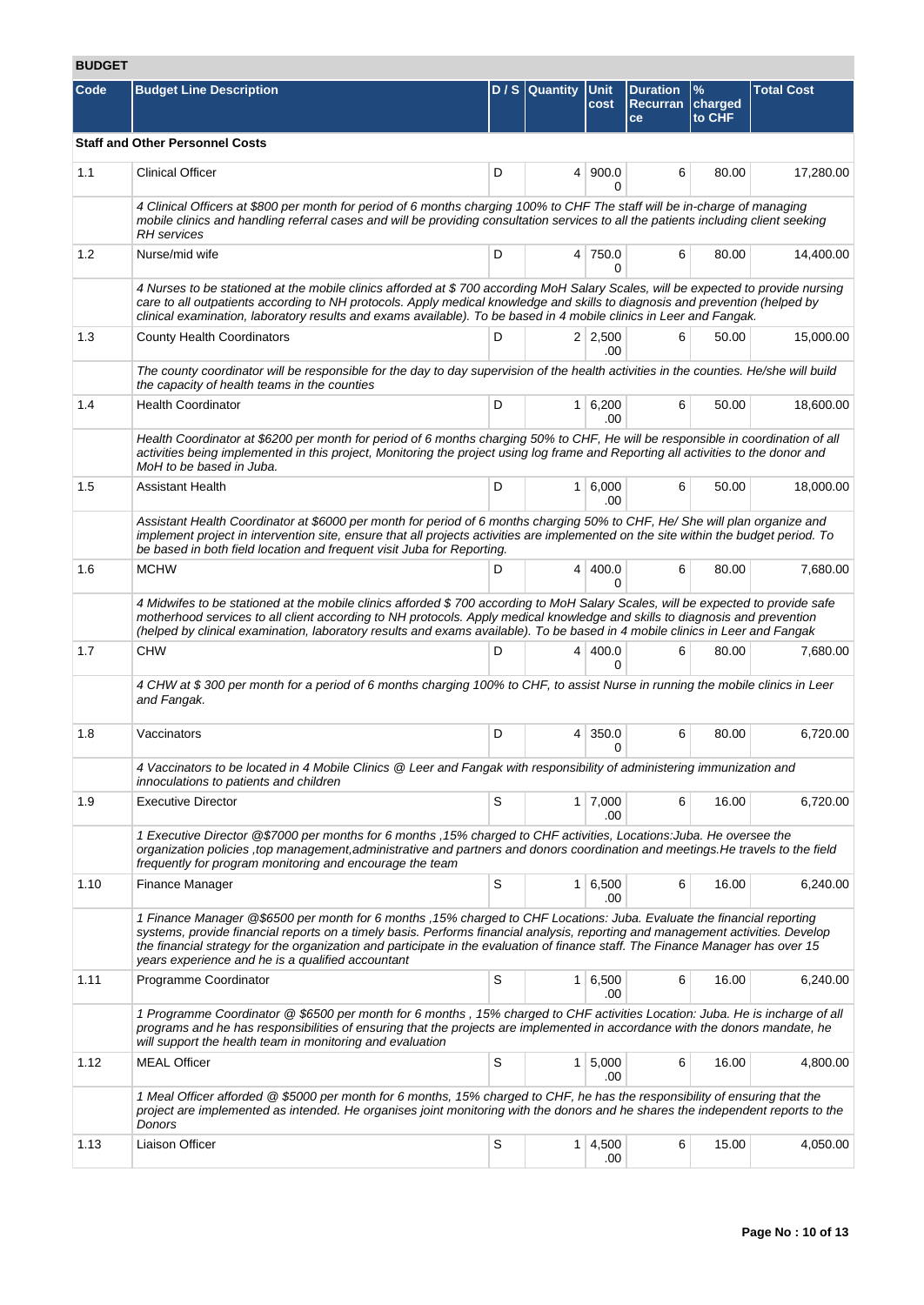|                  | 1 Liaison and Compliance Officer, based in Juba with frequent travel to the field, charged with responsibility of ensuring that<br>programs are implemented in accordance with donors policies and regulations, the Monthly Salary for this project is \$4500, CHF<br>allocation is 15%                           |     |                          |              |        |            |
|------------------|-------------------------------------------------------------------------------------------------------------------------------------------------------------------------------------------------------------------------------------------------------------------------------------------------------------------|-----|--------------------------|--------------|--------|------------|
| 1.14             | <b>Logistical Officers</b>                                                                                                                                                                                                                                                                                        | S   | 3 2,000<br>.00           | 6            | 15.00  | 5,400.00   |
|                  | 3 Logistic officer @\$2000 per month for 6 months, 15% charged to CHF, Locations: Juba and is responsible for the movement of<br>staff and materials in and out of Juba.                                                                                                                                          |     |                          |              |        |            |
| 1.15             | <b>Field Accountants</b>                                                                                                                                                                                                                                                                                          | S   | $2 \mid 2,000$           | 6            | 30.00  | 7,200.00   |
|                  | 2 Field Accountants to be based in Leer and Fangak, 30% charged to CHF. They are charged with the responsibility of<br>maintaining records and books of accounts in the field level. Ensure proper authorisation is done on expenditure. Submit the                                                               |     | .00                      |              |        |            |
|                  | expenditure reports on a timely basis to Juba office.<br><b>Section Total</b>                                                                                                                                                                                                                                     |     |                          |              |        | 146,010.00 |
|                  | Supplies, Commodities, Materials                                                                                                                                                                                                                                                                                  |     |                          |              |        |            |
| 2.1              | Minor emergency Repair of health facilities including sanitary                                                                                                                                                                                                                                                    | D   | 3 5,000                  | 1            | 100.00 | 15,000.00  |
|                  | facilities                                                                                                                                                                                                                                                                                                        |     | .00                      |              |        |            |
|                  | Rehabilitation of medical facilities in Fngak and Leer following destruction and looting that took place last month. The minor<br>rehabilitation will take place in Thonyor, Pilieny, Pakam, Boum and New Fangak PHCC. There will be procurement of poles, rafts,<br>nails, roofing sheets, grass, plastic sheets |     |                          |              |        |            |
| 2.2              | Transporting drugs and Medical Equipments from Juba to Leer                                                                                                                                                                                                                                                       | I D | 2 6.000<br>.00           | $\mathbf{1}$ | 100.00 | 12,000.00  |
|                  | The cost relates transportation of drugs from Juba to the facilities through charter i.e. 1 ton charter. Due to the difficult context of<br>the area, it is effective to use charters instead.                                                                                                                    |     |                          |              |        |            |
| 2.3              | Distribution Costs of Drugs and Medical Equipments                                                                                                                                                                                                                                                                | D   | 2 4,000                  | 1            | 100.00 | 8,000.00   |
|                  | This costs relates to distribution of drugs and medical equipment to the facilities. The medicine will be distributed to the four<br>mobile clinics and health facilities in Adok, Pilieney, Thonyo, Pakan, Boum and New Fangak PHCC/HOS                                                                          |     | .00                      |              |        |            |
| 2.4              | Setting up moble clinics                                                                                                                                                                                                                                                                                          | D   | 4 2,500<br>.00           | 1            | 100.00 | 10,000.00  |
|                  | 4 Mobile Clinics will be set up, 1 in Leer and 3 in Fangak, the Cost will include recruitment costs, community mobilization<br>including advocacy                                                                                                                                                                 |     |                          |              |        |            |
| 2.5              | <b>IEC Materials</b>                                                                                                                                                                                                                                                                                              | D   | 300 20.00                | 1            | 100.00 | 6,000.00   |
|                  | 300 T Shirts and IEC materials will be printed with health promotion messages in local language, mostly targeting immunization<br>messages, reproductive health messages and hygiene messages.'                                                                                                                   |     |                          |              |        |            |
| 2.6              | <b>Protective Gears</b>                                                                                                                                                                                                                                                                                           | D   | 2   1,000<br>.00         | 1            | 100.00 | 2,000.00   |
|                  | The costs relates to procurement of protective gears such as gumboots, face masks and gloves for the health workers to protect<br>them from infectious and communicable diseases                                                                                                                                  |     |                          |              |        |            |
| 2.7              | <b>Mobile Clinic Stationery</b>                                                                                                                                                                                                                                                                                   | D   | $2 \mid 1,000$<br>.00    | 1            | 100.00 | 2,000.00   |
|                  | Stationeries to be procured to be used in the mobile clinics and health facilities in Leer and Fangak                                                                                                                                                                                                             |     |                          |              |        |            |
|                  | <b>Section Total</b>                                                                                                                                                                                                                                                                                              |     |                          |              |        | 55,000.00  |
| <b>Equipment</b> |                                                                                                                                                                                                                                                                                                                   |     |                          |              |        |            |
| 3.1              | Sat Phone                                                                                                                                                                                                                                                                                                         | D   | $2 \mid 1,500$<br>.00    | 1            | 100.00 | 3,000.00   |
|                  | 2 Satellite Phones to be procured for Leer and Fangak to help in sending reports and communication with the coordination office<br>in Juba.                                                                                                                                                                       |     |                          |              |        |            |
| 3.2              | laptop                                                                                                                                                                                                                                                                                                            | D   | 1   800.0<br>0           | 1            | 100.00 | 800.00     |
|                  | 1 Laptop for the county coordinator for Fangak to help in developing reports in the field level and submitting on a timely manner.                                                                                                                                                                                |     |                          |              |        |            |
| 3.3              | camera                                                                                                                                                                                                                                                                                                            | D   | $1 \, 200.0$<br>$\Omega$ | 1            | 100.00 | 200.00     |
|                  | 2 camera will be procured for taking photos in the field so as to present evidence base reports                                                                                                                                                                                                                   |     |                          |              |        |            |
|                  | <b>Section Total</b>                                                                                                                                                                                                                                                                                              |     |                          |              |        | 4,000.00   |
| <b>Travel</b>    |                                                                                                                                                                                                                                                                                                                   |     |                          |              |        |            |
| 5.1              | Flight cost for health staff (Leer and Fangak)                                                                                                                                                                                                                                                                    | D   | 6   600.0<br>0           | 2            | 100.00 | 7,200.00   |
|                  | This is the cost of transporting health staff, management and monitoring team in the areas of project implementation through<br><b>UNHAS flights</b>                                                                                                                                                              |     |                          |              |        |            |